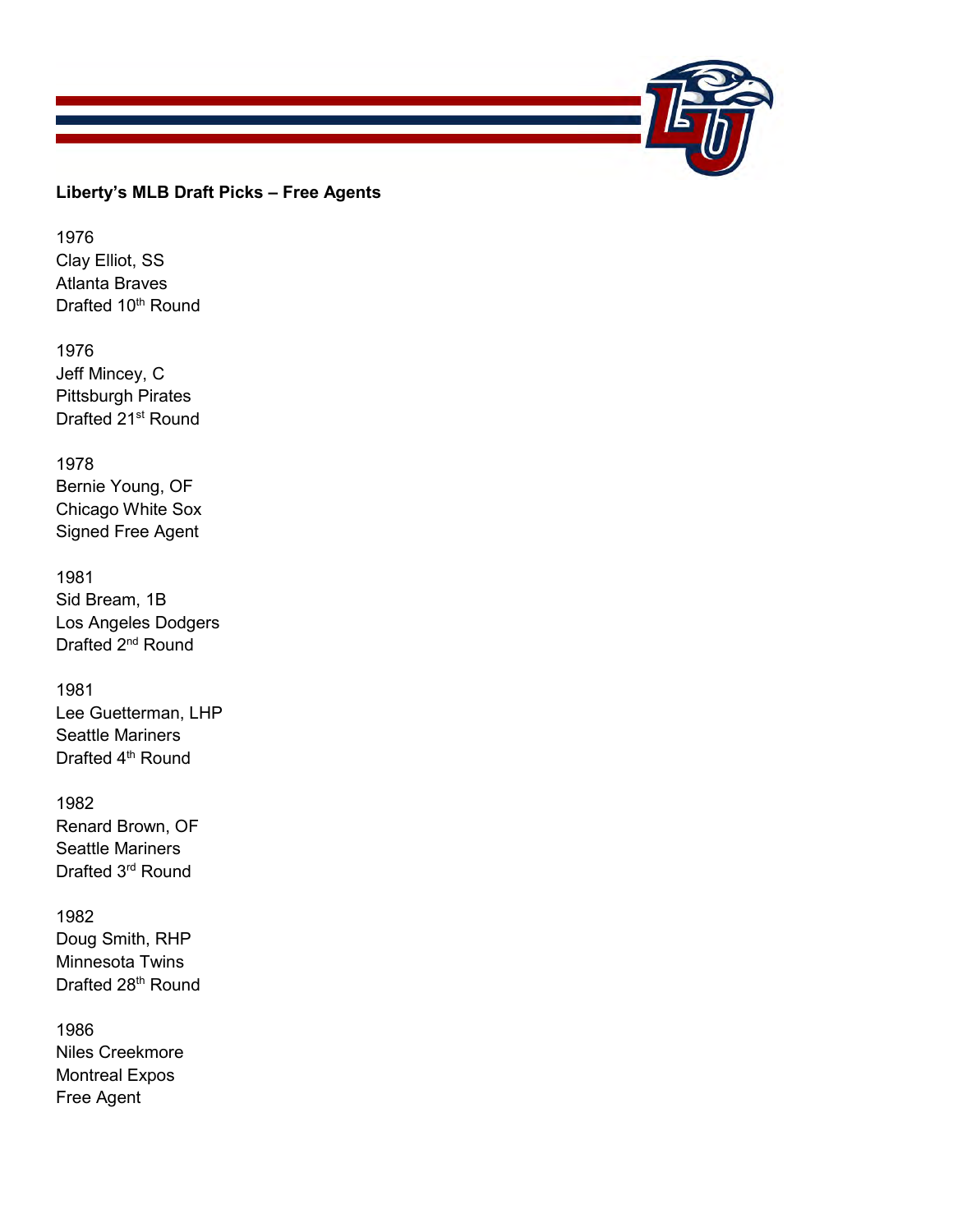1986 Pat Sipe Montreal Expos Free Agent

1987 Clint Horsely, RHP St. Louis Cardinals Drafted 29<sup>th</sup> Round

1988 Randy Tomlin, LHP Pittsburgh Pirates Drafted 18<sup>th</sup> Round

1989 Tony Beasley, 2B Baltimore Orioles Drafted 19<sup>th</sup> Round

1989 Jamey Mason, C California Angels Drafted 51<sup>st</sup> Round

1989 Doug Reynolds, C Baltimore Orioles Drafted 33rd Round

1990 Todd Samples, OF Montreal Expos Drafted 9<sup>th</sup> Round

1990 Frank Speek, RHP St. Louis Cardinals Drafted 26<sup>th</sup> Round

1991 Doug Brady, SS Chicago White Sox Drafted 12<sup>th</sup> Round

1992 Rodney Ashby, RHP Chicago Cubs Signed Free Agent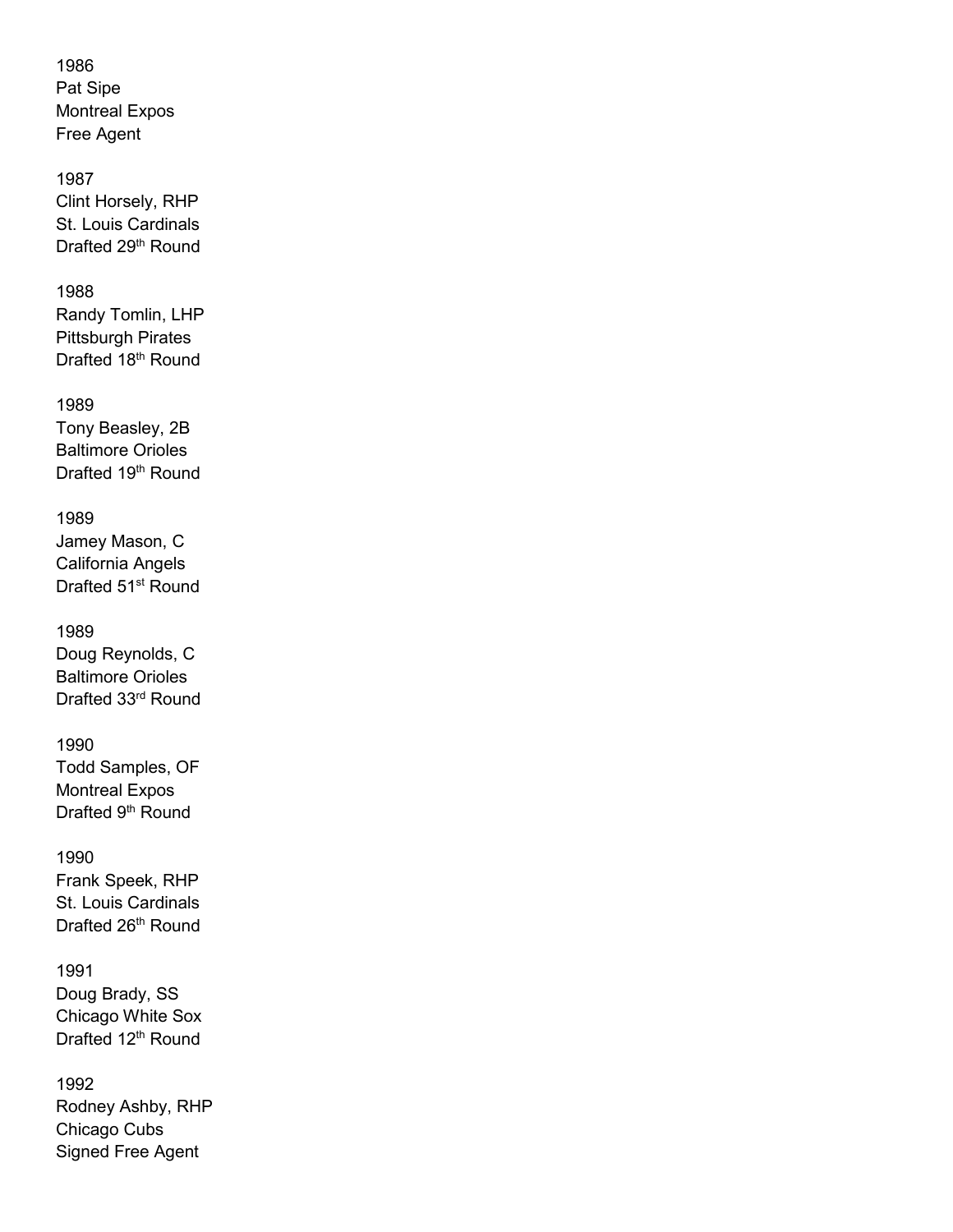1993 Rich Humphrey, RHP Houston Astros Drafted 57<sup>th</sup> Round

1994 & 1995 Terry Weaver, 3B 1994 Cincinnati Reds Drafted 23<sup>rd</sup> Round 1995 San Francisco Giants Drafted 21<sup>st</sup> Round

1995 Jason Baker Los Angeles Dodgers Signed Free Agent

1996 Danny Hodges, LHP Chicago Cubs Drafted 41<sup>st</sup> Round

1997 & 1998 David Benham, C 1997 New York Mets Drafted 41<sup>st</sup> Round 1998 Boston Red Sox Drafted 12<sup>th</sup> Round

1998 Jason Benham, 3B Baltimore Orioles Drafted 37<sup>th</sup> Round

1998 David Dalton, SS Atlanta Braves Signed Free Agent

1998 Tim Harrell, RHP Los Angeles Dodgers Drafted 20<sup>th</sup> Round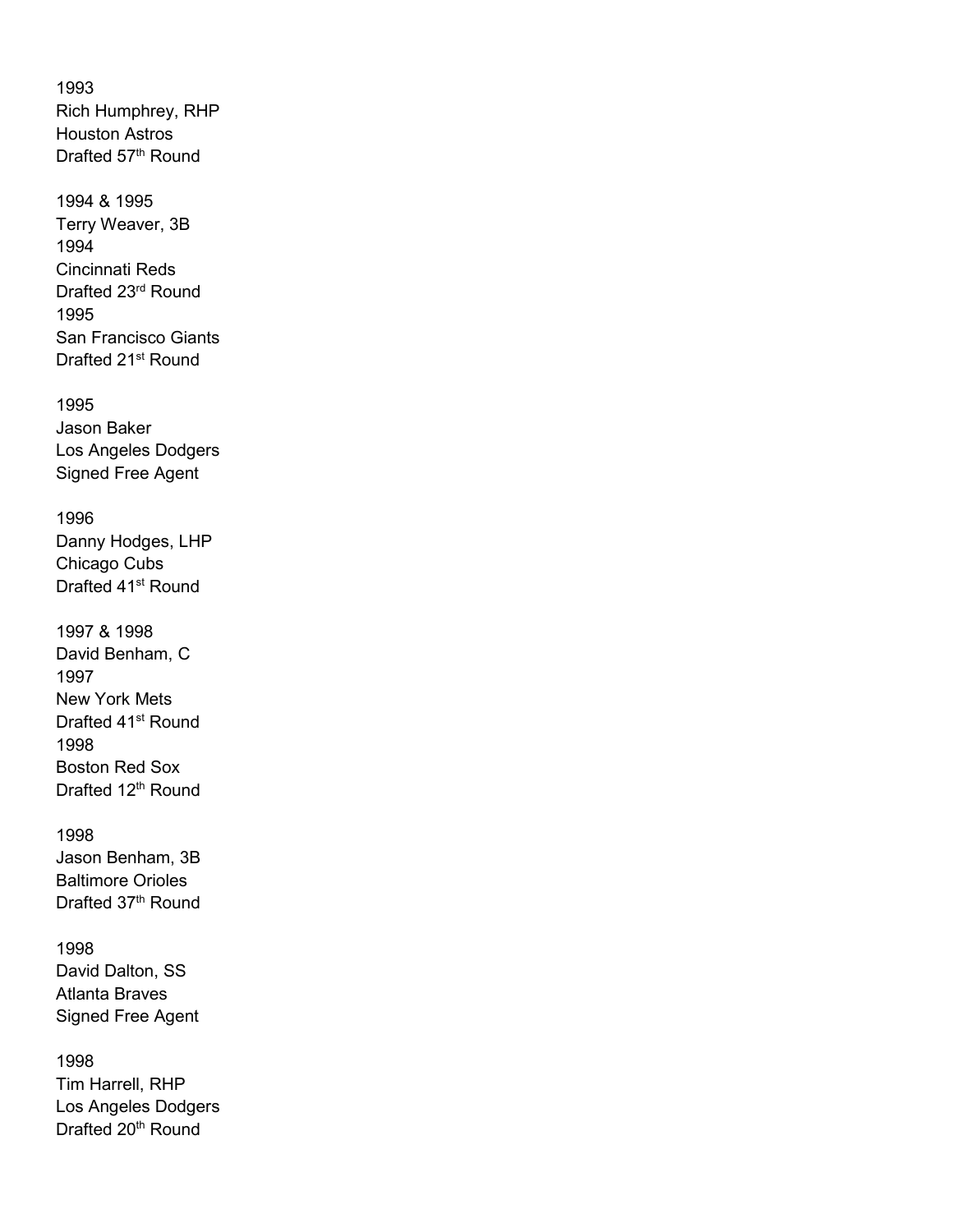1998 Phil Kojack, RHP Pittsburgh Pirates Signed Free Agent

1998 Benji Miller, RHP San Francisco Giants Drafted 21<sup>st</sup> Round

1998 Steve Wright, OF Seattle Mariners Drafted 17<sup>th</sup> Round

2000 Brian Adams, LHP Boston Red Sox Drafted 8<sup>th</sup> Round

2000 Scottie Scott, C Cleveland Indians Signed Free Agent

2000 & 2004 Dan Valentin, RHP 2000 Oakland A's Drafted 31<sup>st</sup> Round 2004 Tampa Bay Rays Signed Free Agent

2001 Josh Brey, LHP St. Louis Cardinals Drafted 4<sup>th</sup> Round

2002 Steve Baker, OF San Diego Padres Drafted 29<sup>th</sup> Round

2002 Keith Bulter, OF Chicago Cubs Drafted 10<sup>th</sup> Round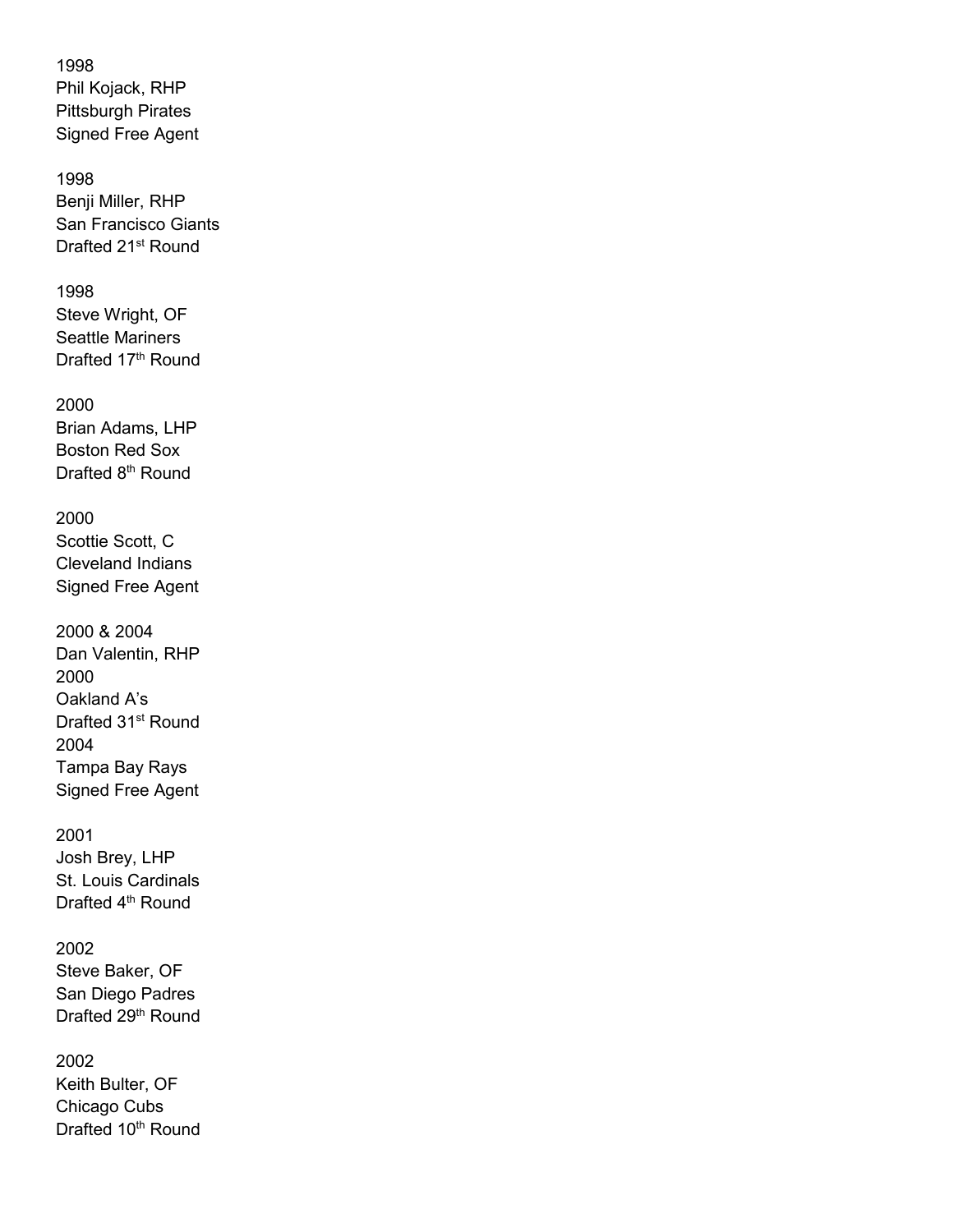2002 Matt Hagen, 3B Seattle Mariners Drafted 12<sup>th</sup> Round

2002 Joey Monahan, SS Chicago Cubs Drafted 7<sup>th</sup> Round

2002 Jonathan Schneider, RHP Pittsburgh Pirates Drafted 15<sup>th</sup> Round

2003 Erich Cloninger, C Boston Red Sox Drafted 35<sup>th</sup> Round

2003 Larry Wayne York Montreal Expos Drafted 14th Round

2004 Jason Jones, RHP New York Yankees Drafted 4<sup>th</sup> Round

2005 David Bechtold, LHP Colorado Rockies Drafted 28<sup>th</sup> Round

2006 & 2007 Michael Solbach, RHP 2006 Arizona Diamondbacks Drafted 48<sup>th</sup> Round 2007 Arizona Diamondbacks Drafted 19<sup>th</sup> Round

2007 Michael Just, 2B Houston Astros Signed Free Agent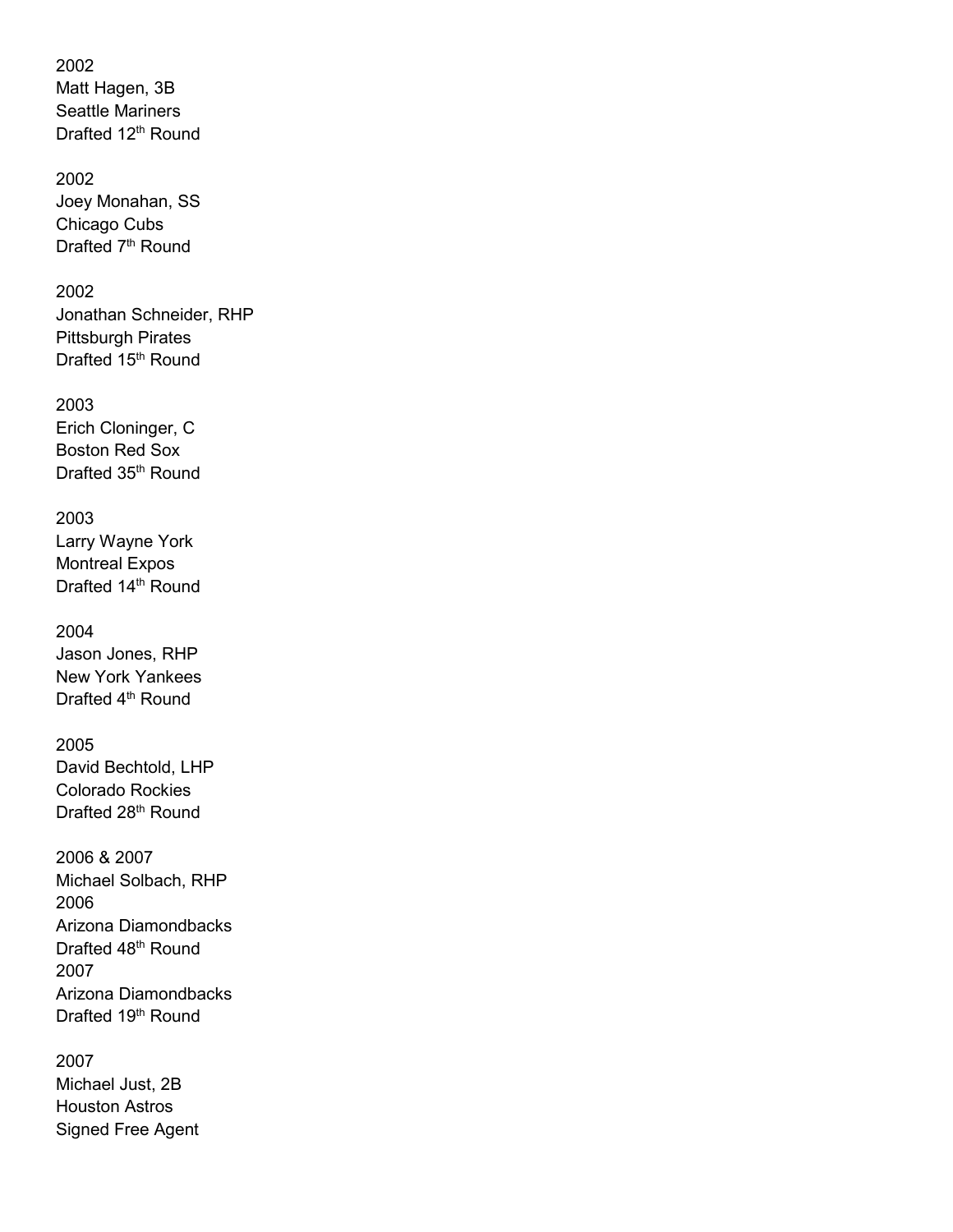2007 Phillip Laurent, OF San Diego Padres Signed Free Agent

2007 Garrett Young, OF Boston Red Sox Drafted 46<sup>th</sup> Round

2008 Ryan Page, LHP Toronto Blue Jays Drafted 20<sup>th</sup> Round

2008 David Stokes, RHP Detroit Tigers Drafted 28<sup>th</sup> Round

2009 Errol Hollinger, C Arizona Diamondbacks Signed Free Agent

2009 Andrew Wilson Atlanta Braves Drafted 36<sup>th</sup> Round

2010 Shawn Teufel, LHP Detroit Tigers Drafted 25<sup>th</sup> Round

2011 Garrett Baker, LHP Los Angeles Angels of Anaheim Drafted 11<sup>th</sup> Round

2011 Doug Bream Baltimore Orioles Signed as Free Agent

2011 Tyler Bream Arizona Diamondbacks Drafted 42<sup>nd</sup> Round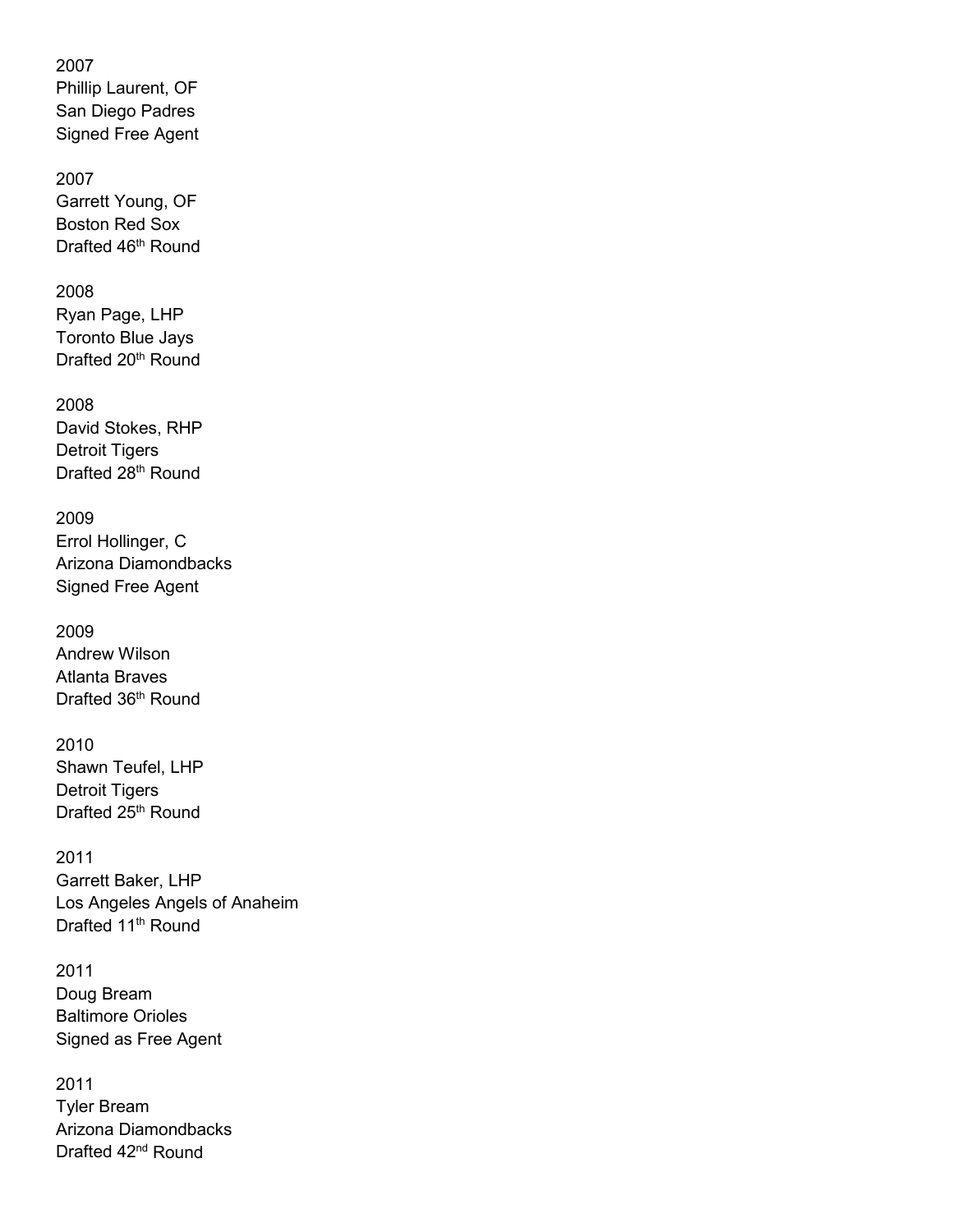2011 Steven Evans, LHP Minnesota Twins Drafted 13<sup>th</sup> Round

2011 & 2012 Blake Forslund, RHP 2011 Boston Red Sox Drafted 17<sup>th</sup> Round 2012 Arizona Diamondbacks Drafted 15<sup>th</sup> Rond

2011 Keegan Linza, RHP Chicago White Sox Drafted 38<sup>th</sup> Round

2011 Casey Rasmus, C St. Louis Cardinals Drafted 36<sup>th</sup> Round

2011 Matt Williams, SS St. Louis Cardinals Drafted 15<sup>th</sup> Round

2012 John Niggli, P Texas Rangers Drafted 9<sup>th</sup> Round

2012 Ian Parmley, OF Toronto Blue Jays Drafted 7<sup>th</sup> Round

2012 Dustin Umberger, P Chicago White Sox Signed Free Agent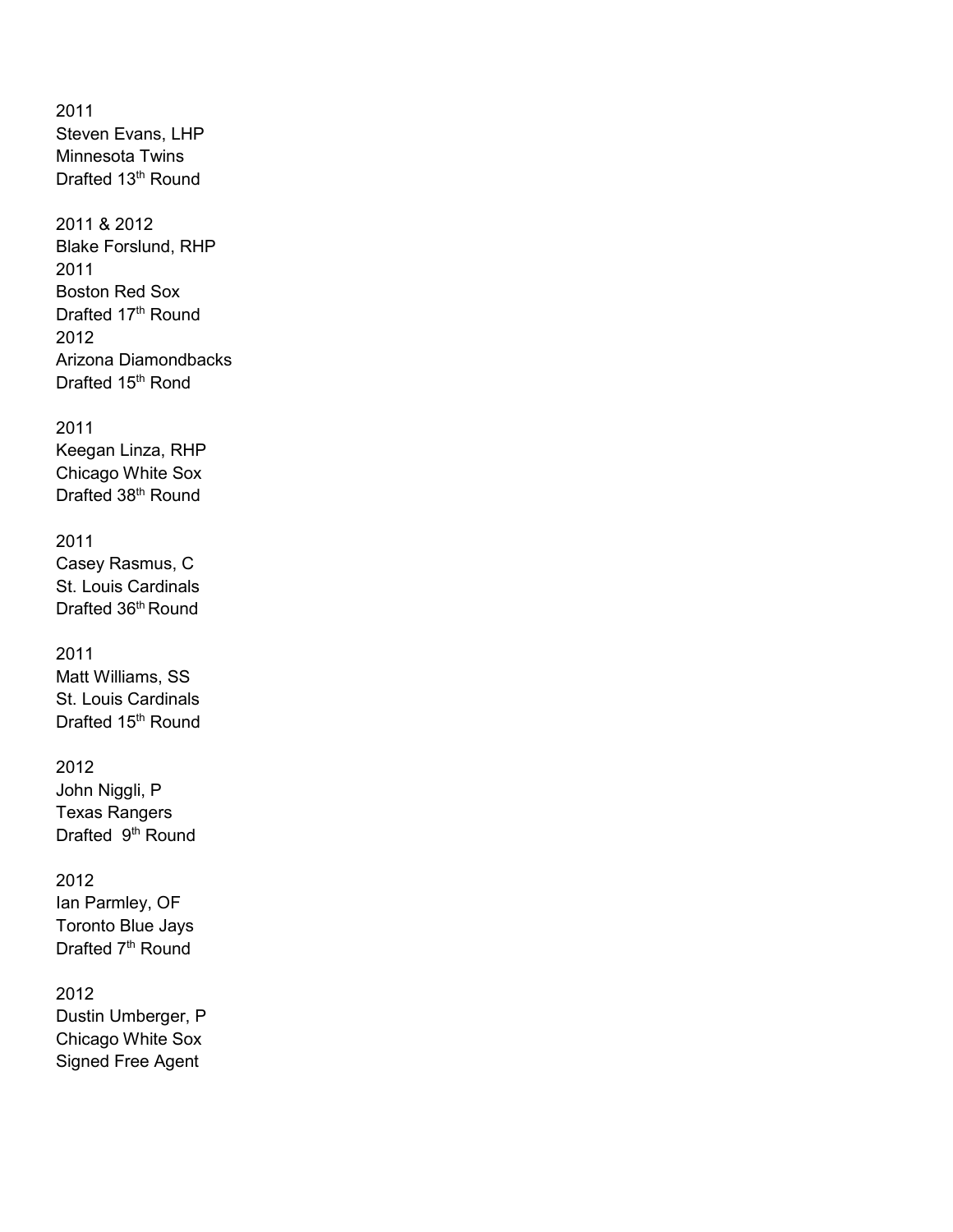2013 Ryan Cordell, OF Texas Rangers Drafted 11<sup>th</sup> Round

2013 Trey Wimmer, C Chicago White Sox Drafted 23<sup>rd</sup> Round

2013 Josh Richardson, RHP San Diego Padres Drafted 26<sup>th</sup> Round

2013 Danny Grauer, RHP Cincinnati Reds Drafted 38<sup>th</sup> Round

2014 Ryan Seiz, INF Los Angeles Angels of Anaheim Drafted 17th Round

2014 & 2105 Ashton Perritt, RHP 2014 & 2015 2014 Atlanta Braves Drafted 17<sup>th</sup> Round 2015 Texas Rangers Drafted 24th

2014 & 2015 Alex Close, C/1B 2014 Kansas City Royals Drafted 27<sup>th</sup> Round 2015 Kansas City Royals Drafted 26<sup>th</sup> Round

2014 Adam Parks, RHP Texas Rangers Drafted 33rd Round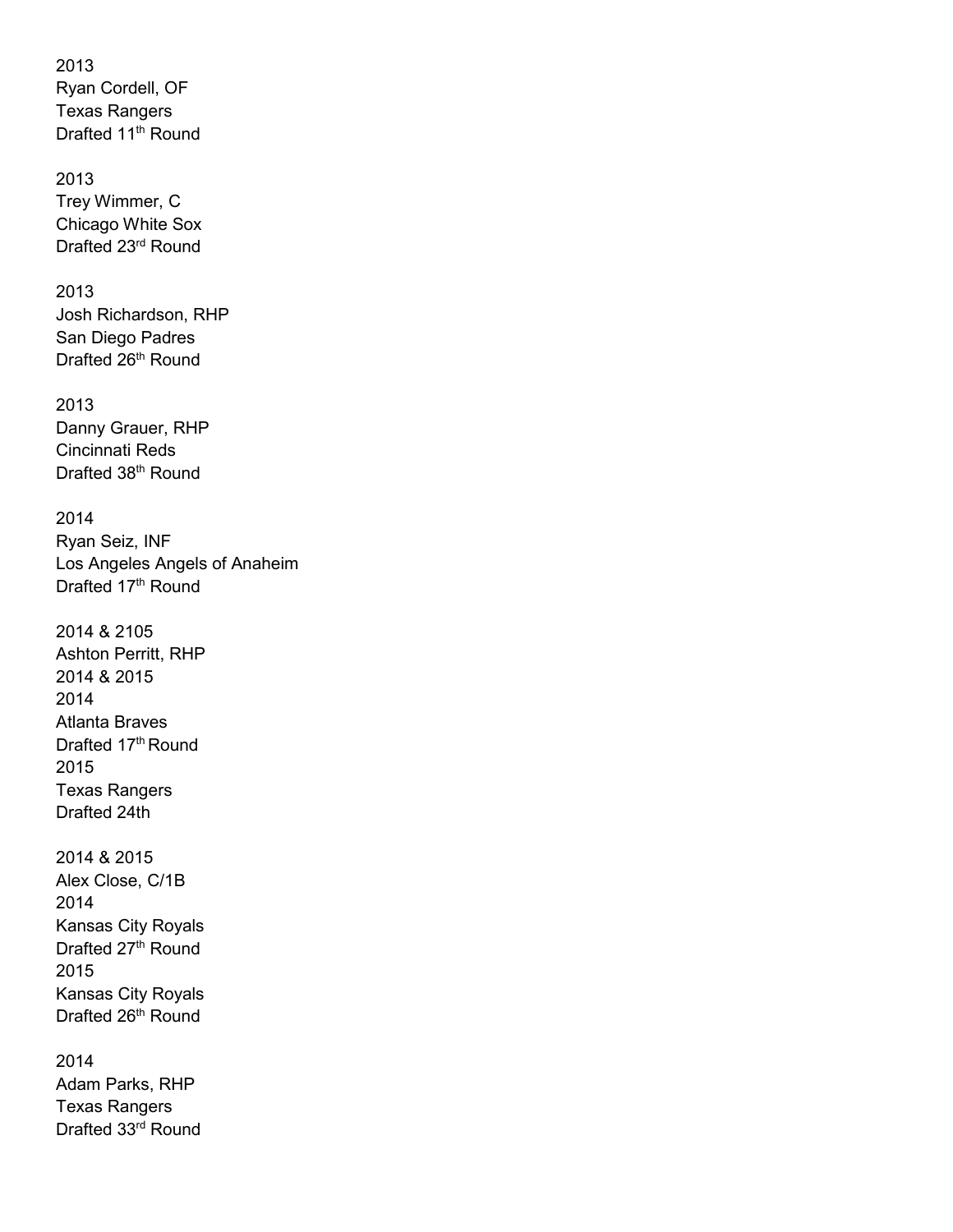2014 Matt Marsh, RHP New York Yankees Free Agent

2015 Jared Lyons, LHP Oakland A's Drafted Ninth Round

2015 Shawn Clowers, LHP Milwaukee Brewers Free Agent

2016 Dalton Britt, SS Detroit Tigers Drafted 31<sup>st</sup> Round

2016 Parker Bean, RHP Milwaukee Brewers Drafted 36<sup>th</sup> Round

2017 Caleb Evans, RHP Oakland A's Drafted 32<sup>nd</sup> Round

2018 D.J. Artis, OF Chicago Cubs Drafted 7<sup>th</sup> Round

2018 Jack DeGroat, RHP Cleveland Indians Drafted 11<sup>th</sup> Round

2018 Tre Todd, C Los Angeles Dodgers Drafted 21<sup>st</sup> Round

2018 Jackson Bertsch New York Yankees Drafted 29<sup>th</sup> Round